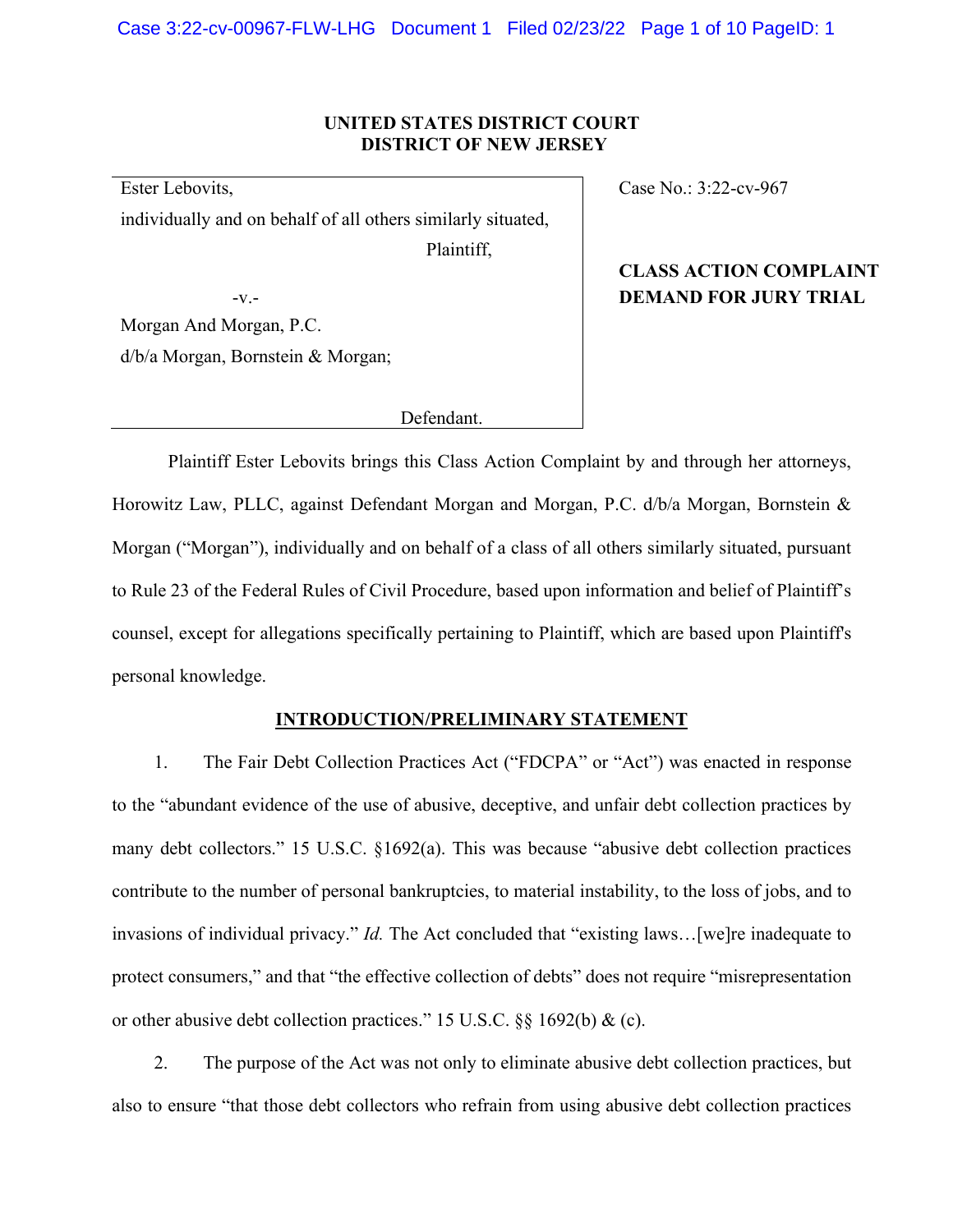are not competitively disadvantaged." *Id.* § 1692(e). After determining that the existing consumer protection laws were inadequate, *Id.* § 1692(b), consumers were given a private cause of action against debt collectors who fail to comply with the Act. *Id.* at § 1692k.

#### **JURISDICTION AND VENUE**

3. The Court has jurisdiction over this class action pursuant to 28 U.S.C. § 1331 and 15 U.S.C. § 1692 et. seq. The Court also has pendant jurisdiction over the State law claims, if any, in this action pursuant to 28 U.S.C. § 1367(a).

4. Venue is proper in this judicial district pursuant to 28 U.S.C. § 1391(b)(2) as this is a substantial part of the events or omissions giving rise to the claim occurred and where the Plaintiff resides.

## **NATURE OF THE ACTION**

5. Plaintiff brings this class action on behalf of a class of New Jersey consumers under Section 1692 et seq. of Title 15 of the United States Code, also known as the Fair Debt Collections Practices Act ("FDCPA"), and

6. Plaintiff is seeking damages and declaratory relief.

#### **PARTIES**

7. Plaintiff is a resident of the State of New Jersey, County of Ocean.

8. Defendant Morgan is a "debt collector" as the phrase is defined in 15 U.S.C. § 1692(a)(6) and used in the FDCPA with an address of 1236 Brace Road, Suite K, Cherry Hill, NJ 08034.

9. Upon information and belief, Defendant Morgan is a company that uses the mail and telephone and regularly engages in business the principal purpose of which is to attempt to collect debts alleged to be due another.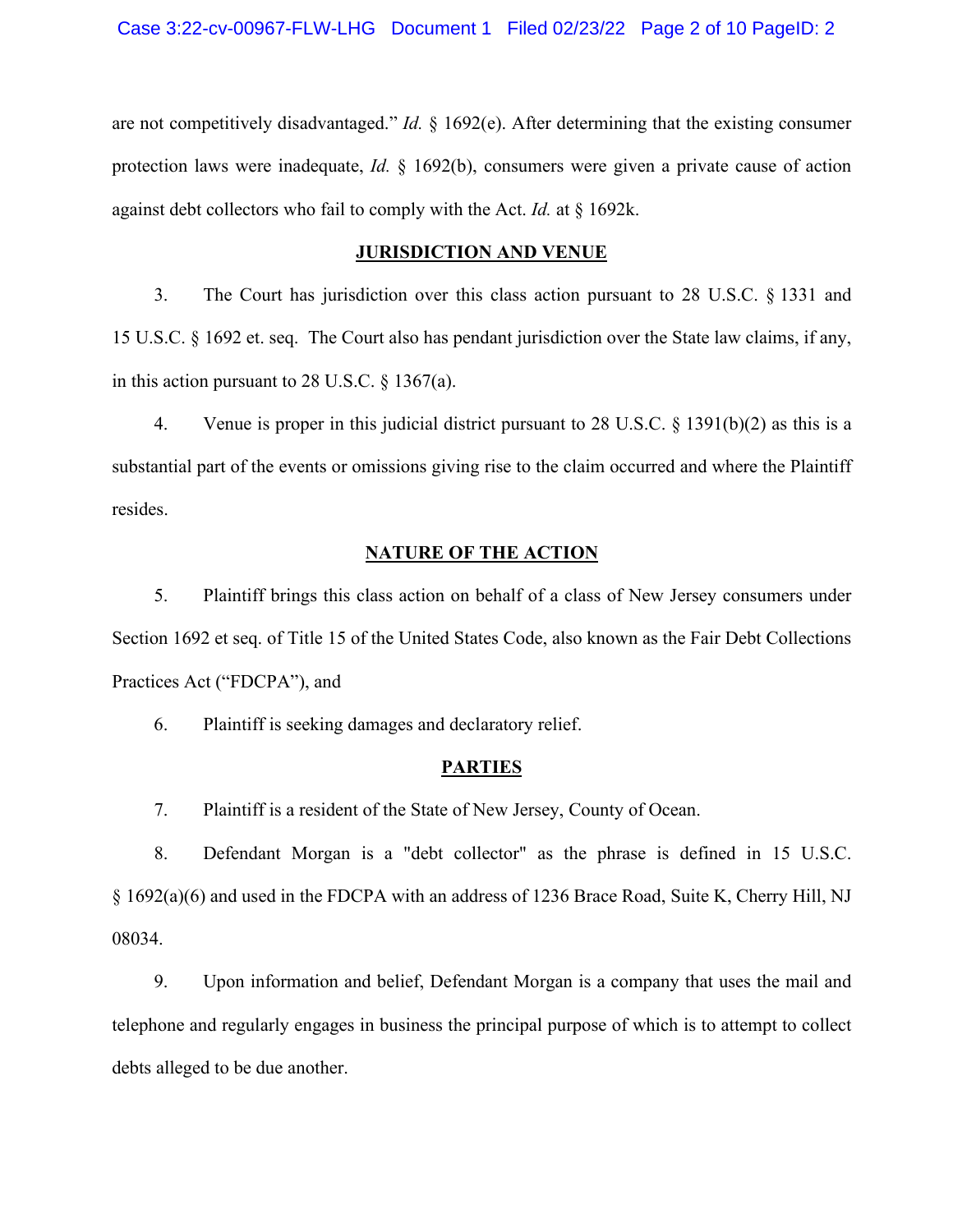### **CLASS ALLEGATIONS**

10. Plaintiff brings this claim on behalf of the following class, pursuant to Fed. R. Civ. P. 23(a) and 23(b)(3).

- 11. The Class consists of:
	- a. all individuals with addresses in the State of New Jersey;
	- b. to whom Defendant Morgan sent a collection letter;
	- c. attempting to collect a consumer debt;
	- d. that has been reduced to judgment;
	- e. without stating that interest is accruing on the judgment or that the interest is being waived;
	- f. which letter was sent on or after a date one year prior to the filing of this action and on or before a date twenty-one (21) days after the filing of this action.

12. The identities of all class members are readily ascertainable from the records of Defendant and those companies and entities on whose behalf they attempt to collect and/or have purchased debts.

13. Excluded from the Plaintiff Class are the Defendant and all officers, members, partners, managers, directors and employees of the Defendant and their respective immediate families, and legal counsel for all parties to this action, and all members of their immediate families.

14. There are questions of law and fact common to the Plaintiff Class, which common issues predominate over any issues involving only individual class members. The principal issue is whether the Defendant's written communication to consumers, in the form attached as Exhibit A, violate 15 U.S.C. §§ 1692e, 1692f.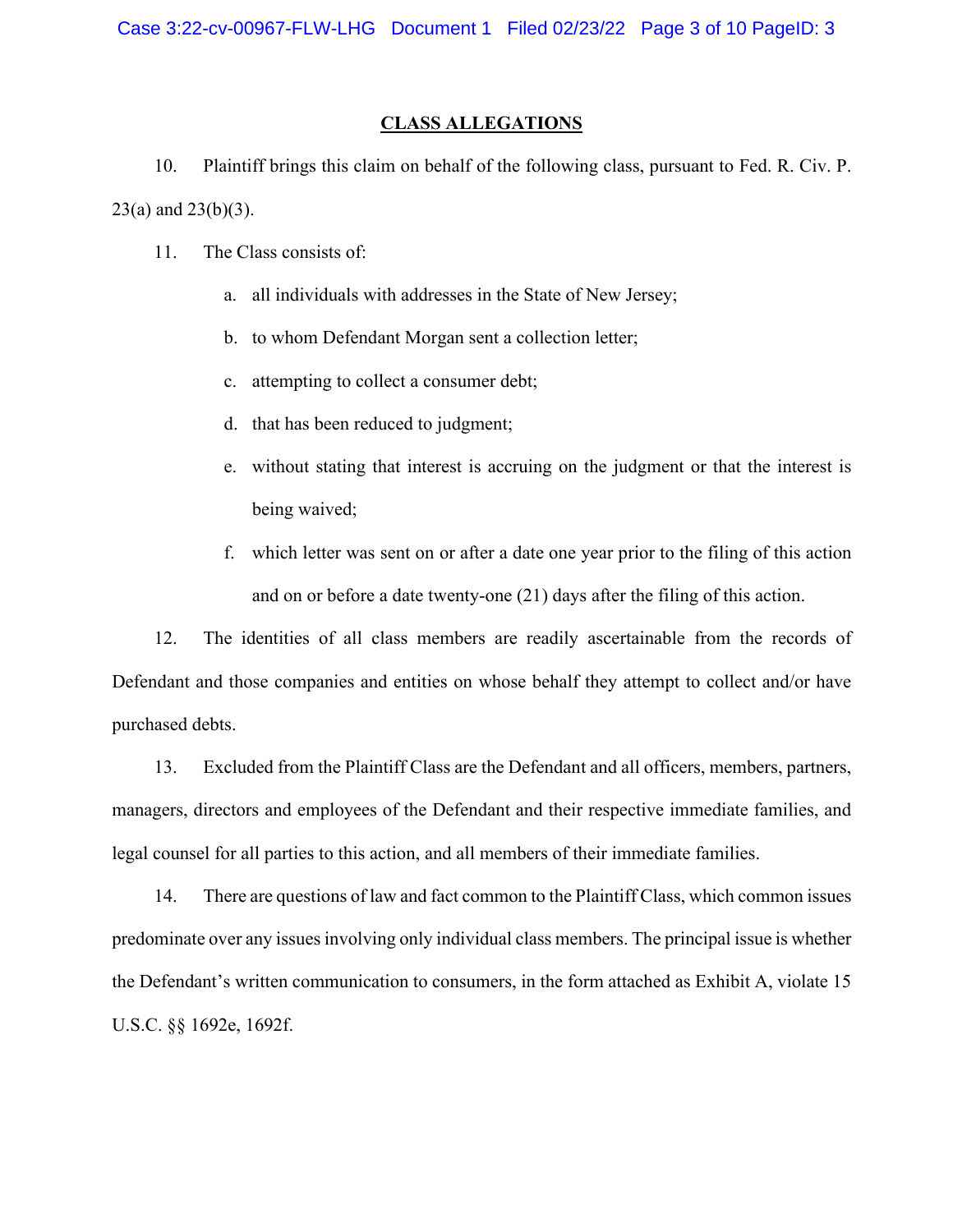15. The Plaintiff's claims are typical of the class members, as all are based upon the same facts and legal theories. The Plaintiff will fairly and adequately protect the interests of the Plaintiff Class defined in this complaint. The Plaintiff has retained counsel with experience in handling consumer lawsuits, complex legal issues, and class actions, and neither the Plaintiff nor her attorneys have any interests, which might cause them not to vigorously pursue this action.

16. This action has been brought, and may properly be maintained, as a class action pursuant to the provisions of Rule 23 of the Federal Rules of Civil Procedure because there is a welldefined community interest in the litigation:

- a. **Numerosity:** The Plaintiff is informed and believes, and on that basis alleges, that the Plaintiff Class defined above is so numerous that joinder of all members would be impractical.
- b. **Common Questions Predominate:** Common questions of law and fact exist as to all members of the Plaintiff Class and those questions predominance over any questions or issues involving only individual class members. The principal issue is whether the Defendant's written communication to consumers, in the form attached as Exhibit A, violate 15 U.S.C. §§ 1692e, 1692f.
- c. **Typicality:** The Plaintiff's claims are typical of the claims of the class members. The Plaintiff and all members of the Plaintiff Class have claims arising out of the Defendant's common uniform course of conduct complained of herein.
- d. **Adequacy:** The Plaintiff will fairly and adequately protect the interests of the class members insofar as Plaintiff has no interests that are adverse to the absent class members. Plaintiff is committed to vigorously litigating this matter. Plaintiff has also retained counsel experienced in handling consumer lawsuits,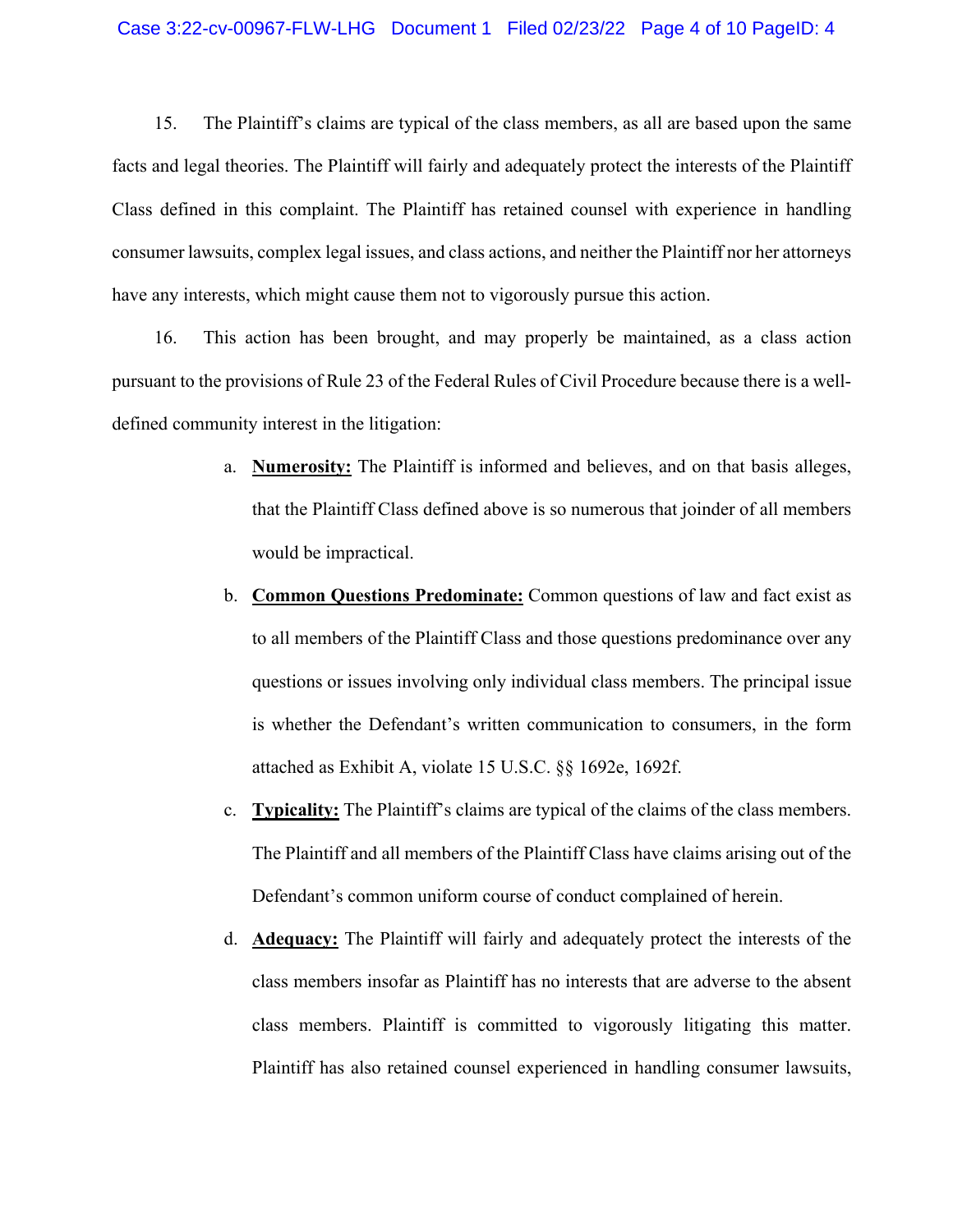complex legal issues, and class actions. Neither the Plaintiff nor counsel have any interests which might cause them not to vigorously pursue the instant class action lawsuit.

e. **Superiority:** A class action is superior to the other available means for the fair and efficient adjudication of this controversy because individual joinder of all members would be impracticable. Class action treatment will permit a large number of similarly situated persons to prosecute their common claims in a single forum efficiently and without unnecessary duplication of effort and expense that individual actions would engender.

17. Certification of a class under Rule 23(b)(3) of the Federal Rules of Civil Procedure is also appropriate in that the questions of law and fact common to members of the Plaintiff Class predominate over any questions affecting an individual member, and a class action is superior to other available methods for the fair and efficient adjudication of the controversy.

18. Depending on the outcome of further investigation and discovery, Plaintiff may, at the time of class certification motion, seek to certify a class(es) only as to particular issues pursuant to Fed. R. Civ. P. 23(c)(4).

### **FACTUAL ALLEGATIONS**

19. Plaintiff repeats the above allegations as if set forth here.

20. Some time prior to February 24, 2021 Plaintiff allegedly incurred an obligation.

21. The obligation arose out of transactions incurred primarily for personal, family, or household purposes.

22. The alleged obligation is a "debt" as defined by 15 U.S.C.§ 1692a (5).

23. The alleged obligation was to a "creditor" as defined by 15 U.S.C.§ 1692a (4).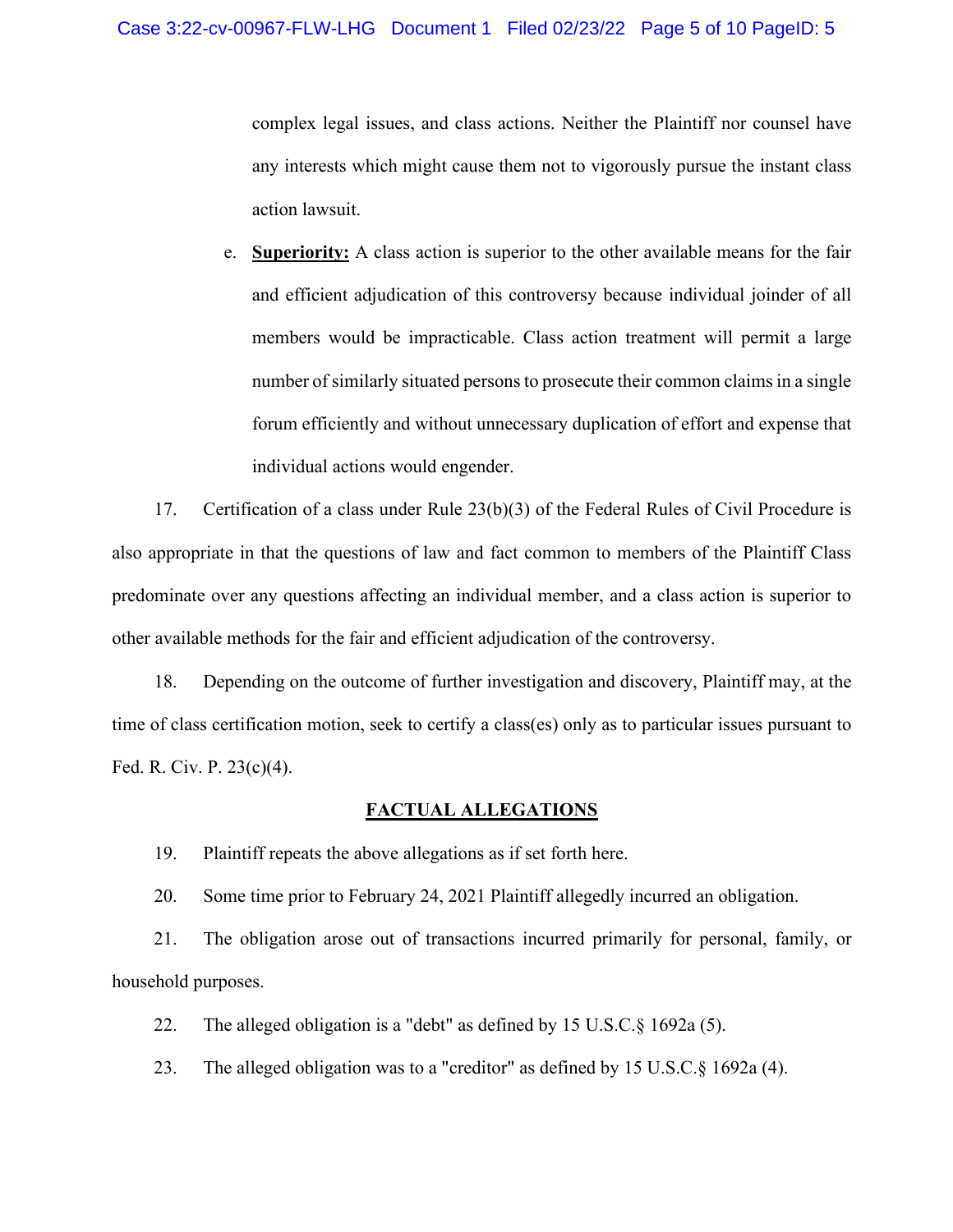### Case 3:22-cv-00967-FLW-LHG Document 1 Filed 02/23/22 Page 6 of 10 PageID: 6

24. Upon information and belief, the "creditor" contracted with Defendant Morgan to collect the alleged debt.

25. Defendant Morgan collects and attempts to collect debts incurred or alleged to have been incurred for personal, family or household purposes on behalf of creditors using the United States Postal Services, telephone and internet.

## *February 24, 2021 Collection Letter*

26. On or about February 24, 2021, Defendant Morgan, on behalf of a creditor, sent Plaintiff a collection letter regarding the alleged debt. See Letter attached as Exhibit A. (hereinafter the "Letter").

27. The collection Letter states: "Enclosed you will find a copy of the Judgment that has been entered against you."

28. Upon information and belief, this judgment was entered on February 23, 2021 in the amount of \$11574.15.

29. The letter does not state that interest is accruing on the judgment.

30. The letter does not state that interest is waived on the judgment.

31. Pursuant to New Jersey Court Rule §4:42-11, except as otherwise ordered by the court or provided by law, judgments, awards and orders for the payment of money, taxed costs and attorney's fees shall bear simple interest.

32. The amount as due on the judgment is therefore false, deceptive, misleading, and unfair.

33. If Defendant is waiving statutory interest, it must so state and its failure to do was false, deceptive, misleading, and unfair.

34. The Letter also states a proposal to "resolve this matter" by suggesting monthly payments of \$300.00.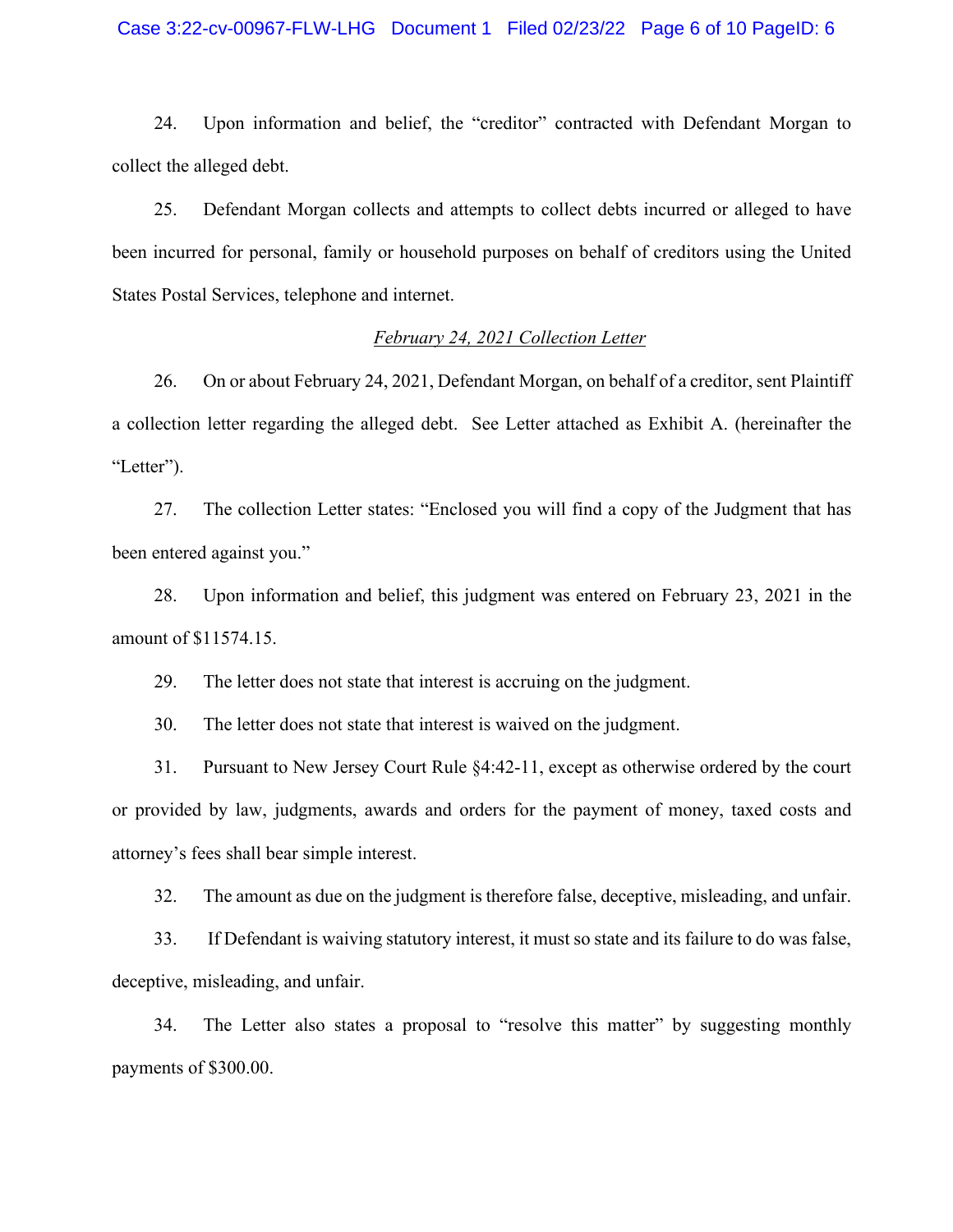#### Case 3:22-cv-00967-FLW-LHG Document 1 Filed 02/23/22 Page 7 of 10 PageID: 7

35. The Letter does not make any reference at all to the fact that the amount of the debt will increase over time.

36. At any particular point in time, since statutory interest is automatically accruing, a consumer who pays the entered judgment amount or the proposal amount will be unaware as to whether or not the debt has been paid in full, and would in fact legally owe more money.

37. In addition, Plaintiff received other correspondence from Defendant indicating that the judgment entered was in the amount of \$11820.63 contrary to the amount listed in the judgment.

38. Defendant's improper collections actions led Plaintiff to believe the letter was fraudulent, or at least suspect, in whole or in part.

39. Because of Defendant's improper collection actions Plaintiff was unable to properly respond to the letter.

40. Because of Defendant's improper collections actions Plaintiff was prevented from taking certain actions she would have, or could have, otherwise taken had Defendant's letter not contained false, deceptive, misleading, or unfair content.

41. Plaintiff was confused as to the debt and the amount involved here and how this implicates her alleged responsibilities for making payment thereon.

42. Plaintiff was concerned and confused by the Letter.

43. Plaintiff was therefore unable to evaluate her options of how to handle this debt.

44. Because of this, Plaintiff expended time, money, and effort in determining the proper course of action.

45. In addition, Plaintiff suffered emotional harm due to Defendant's improper acts.

46. These violations by Defendant were knowing, willful, negligent and/or intentional, and Defendant did not maintain procedures reasonably adapted to avoid any such violations.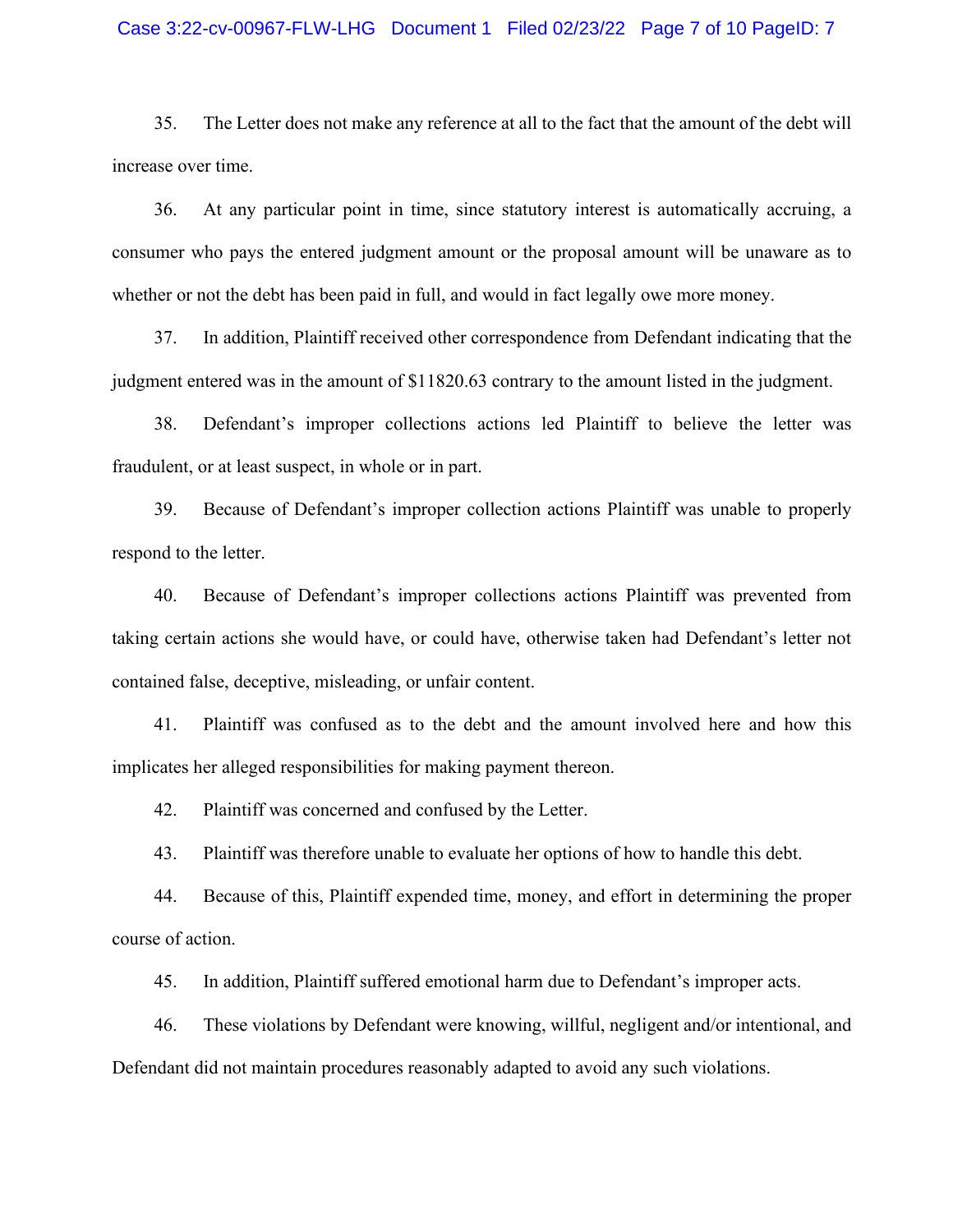#### Case 3:22-cv-00967-FLW-LHG Document 1 Filed 02/23/22 Page 8 of 10 PageID: 8

47. Defendant's collection efforts with respect to this alleged debt from Plaintiff caused Plaintiff to suffer concrete and particularized harm, *inter alia*, because the FDCPA provides Plaintiff with the legally protected right to be not to be misled or treated unfairly with respect to any action for the collection of any consumer debt.

48. Defendant's false, deceptive, misleading and/or unfair representations with respect to its collection efforts were material misrepresentations that affected and frustrated Plaintiff's ability to intelligently respond to Defendant's collection efforts because Plaintiff could not adequately respond to Defendant's demand for payment of this debt.

49. Defendant's actions created an appreciable risk to Plaintiff of being unable to properly respond or handle Defendant's debt collection.

50. Defendant's actions led the letter's recipient to suspect fraudulent intent by the debt collector.

51. Plaintiff was confused and misled to her detriment by the statements in the dunning letter, and relied on the contents of the letter to her detriment.

52. Plaintiff would have pursued a different course of action were it not for Defendant's statutory violations.

53. As a result of Defendant's deceptive, misleading and false debt collection practices, Plaintiff has been damaged.

# **COUNT I VIOLATIONS OF THE FAIR DEBT COLLECTION PRACTICES ACT 15 U.S.C. §1692e** *et seq.*

54. Plaintiff repeats the above allegations as if set forth here.

55. Defendant's debt collection efforts attempted and/or directed towards the Plaintiff violated various provisions of the FDCPA, including but not limited to, 15 U.S.C. § 1692e.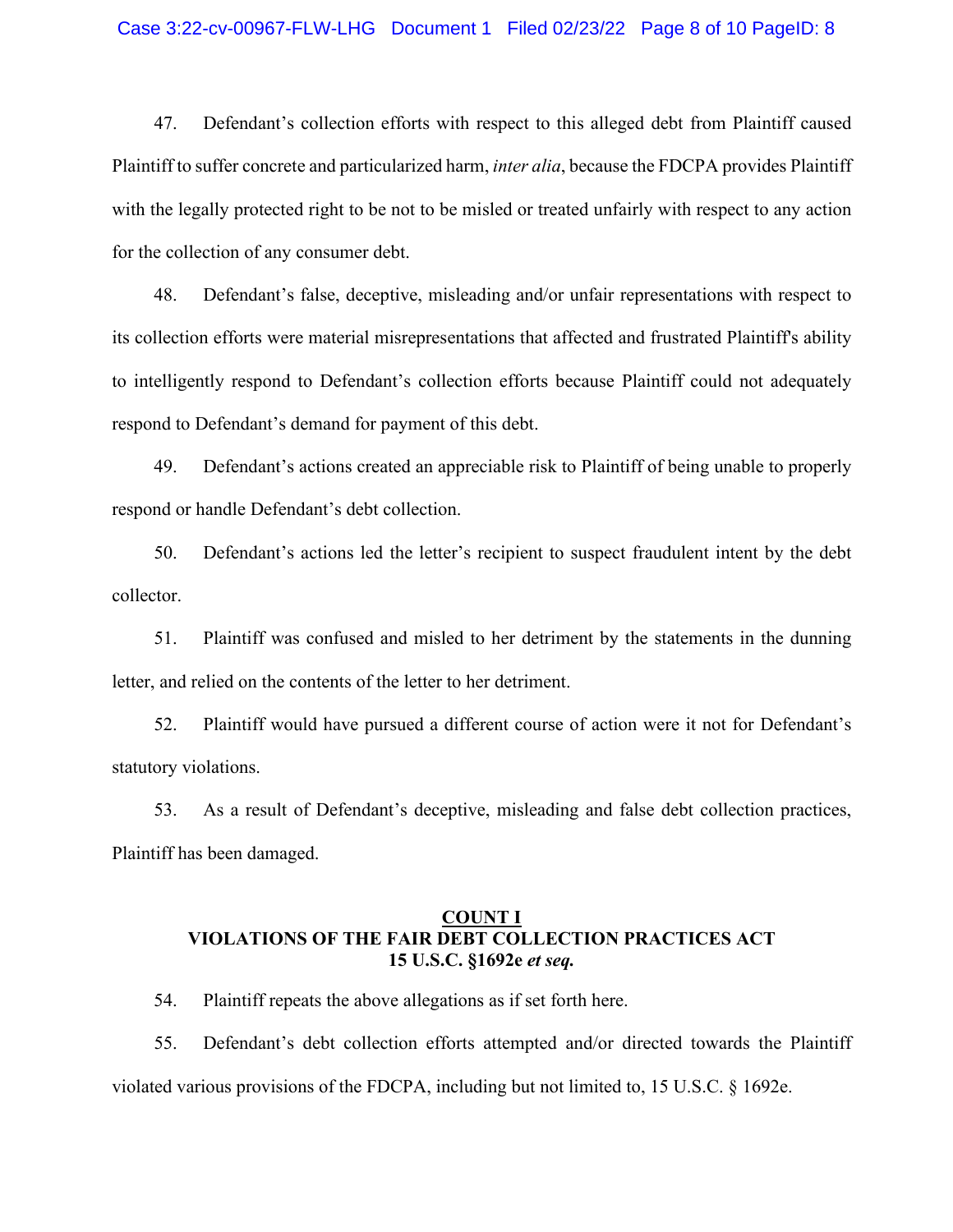56. Pursuant to 15 U.S.C. § 1692e, a debt collector may not use any false, deceptive, or misleading representation or means in connection with the collection of any debt.

- 57. Defendant violated said section, as described above, by:
	- a. As the Letter is open to more than one reasonable interpretation, at least one of which is inaccurate;
	- b. Making a false and misleading representation in violation of §1692e (10); and
	- c. Falsely representing the character, amount or legal status of the debt in violation of §1692e (2).

58. By reason thereof, Defendant isliable to Plaintiff for judgment that Defendant's conduct violated Section 1692e, *et seq*. of the FDCPA and Plaintiff is entitled to actual damages, statutory damages, costs and attorneys' fees.

# **COUNT II VIOLATIONS OF THE FAIR DEBT COLLECTION PRACTICES ACT 15 U.S.C. §1692f** *et seq.*

59. Plaintiff repeats the above allegations as if set forth here.

60. Defendant's debt collection efforts attempted and/or directed towards the Plaintiff violated various provisions of the FDCPA, including but not limited to, 15 U.S.C. § 1692f.

61. Pursuant to 15 U.S.C. §1692f, a debt collector may not use any unfair or unconscionable means in connection with the collection of any debt.

62. Defendant violated this section by unfairly failing to state that interest is accruing on the judgment or failing to state that it was waiving any interest since entry of judgment

63. By reason thereof, Defendant isliable to Plaintiff for judgment that Defendant's conduct violated Section 1692f, et *seq*. of the FDCPA and Plaintiff is entitled to actual damages, statutory damages, costs and attorneys' fees.